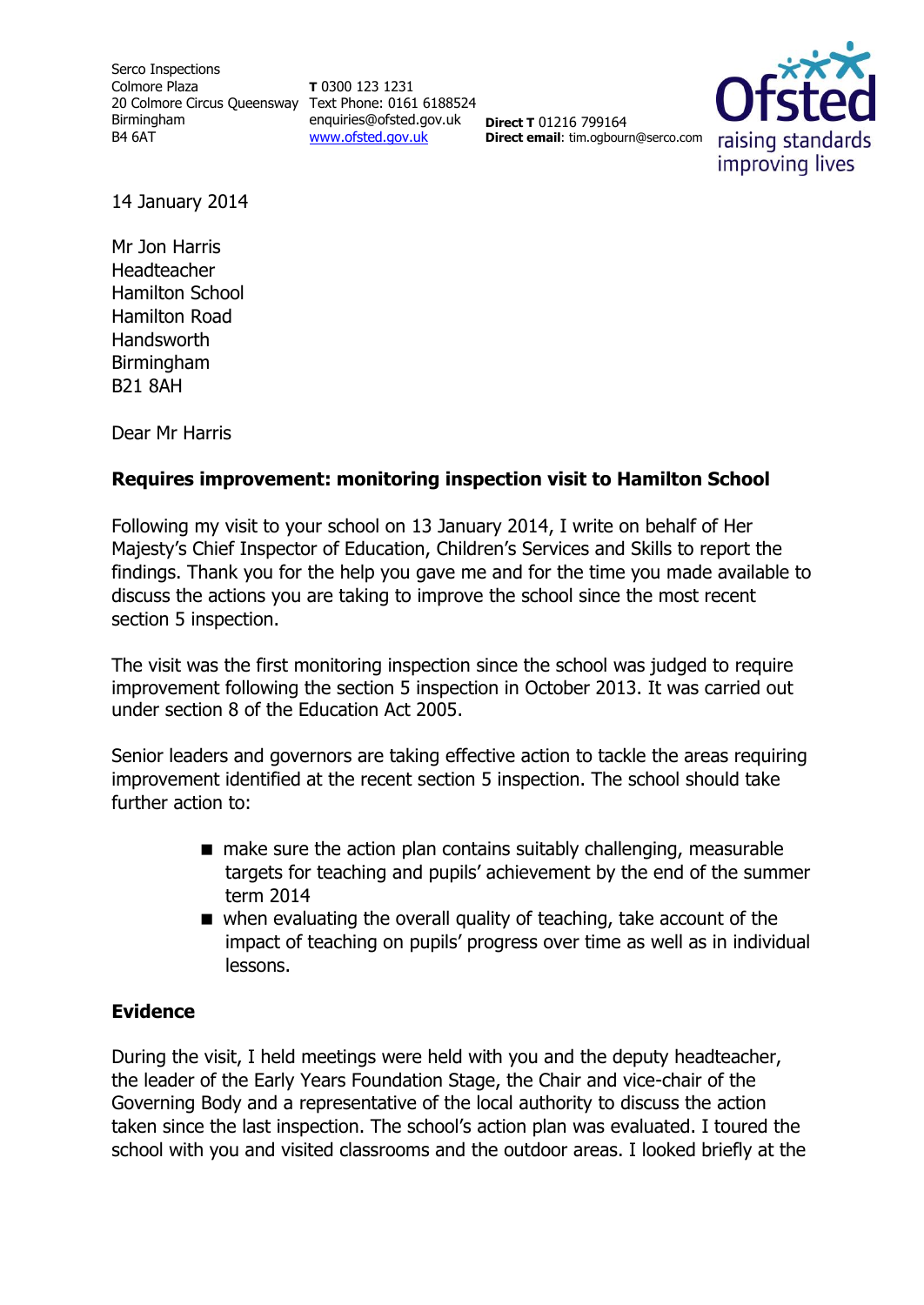

new system for tracking pupils' progress and examined the records of monitoring activities.

# **Context**

Since the school's inspection, three new members of teaching staff have joined the school, replacing previous temporary appointments. A deputy headteacher and an assistant headteacher have been appointed. The school's roll is expanding to help address the shortfall in places for children in the city who have autistic spectrum disorder. There are ten more pupils on roll and further expansion is planned. The Early Years Foundation Stage now comprises two classes. A new classroom has been built and more building works are to follow.

# **Main findings**

The outcome of the inspection came as a surprise and a disappointment to you, the staff and the governing body. However, you have not dwelt on this and all parties share a determination to move forward and be judged a good school as soon as possible. Much has been done since the inspection. You have taken swift steps to strengthen the quality of teaching through new appointments and internal redeployments. Monitoring activities have been refocused so that they take account of the areas for improvement identified in the inspection report. There is a comprehensive calendar of monitoring activities across the term. It shows clearly who will be involved and what they will do and includes a role for the governing body. It also shows that you are making good use of links with external partners to help with the evaluation of aspects of provision. This means that you are able to compare your own judgements with those of others.

The revised tracking system is a positive step and will help you and your staff to analyse outcomes for individuals and groups in some detail. It will form a good basis for discussions with members of staff.

The action plan shows clearly what you intend to do to address the areas for improvement identified in the inspection report. It is a good working document and demonstrates a considered and staged approach to improvement. What it does not do so strongly, though, is set out clearly enough the vision that you, your staff and the governing body have for the school, or the timescale within which you believe you can be judged a good school. I understand from my discussions with you and others that the ultimate aim is to be an outstanding school. The action plan needs to contain measurable targets that plot the journey towards this goal.

The inspection report did not include recommendations about pupils' achievement. Nevertheless, the action plan could usefully be strengthened by making links between the steps taken to improve teaching and the intended impact on pupils' learning and progress. When evaluating the quality of teaching and how it is improving, you must take account of the impact on outcomes for the pupils across the year, as well as analysing what is observed in individual lessons.